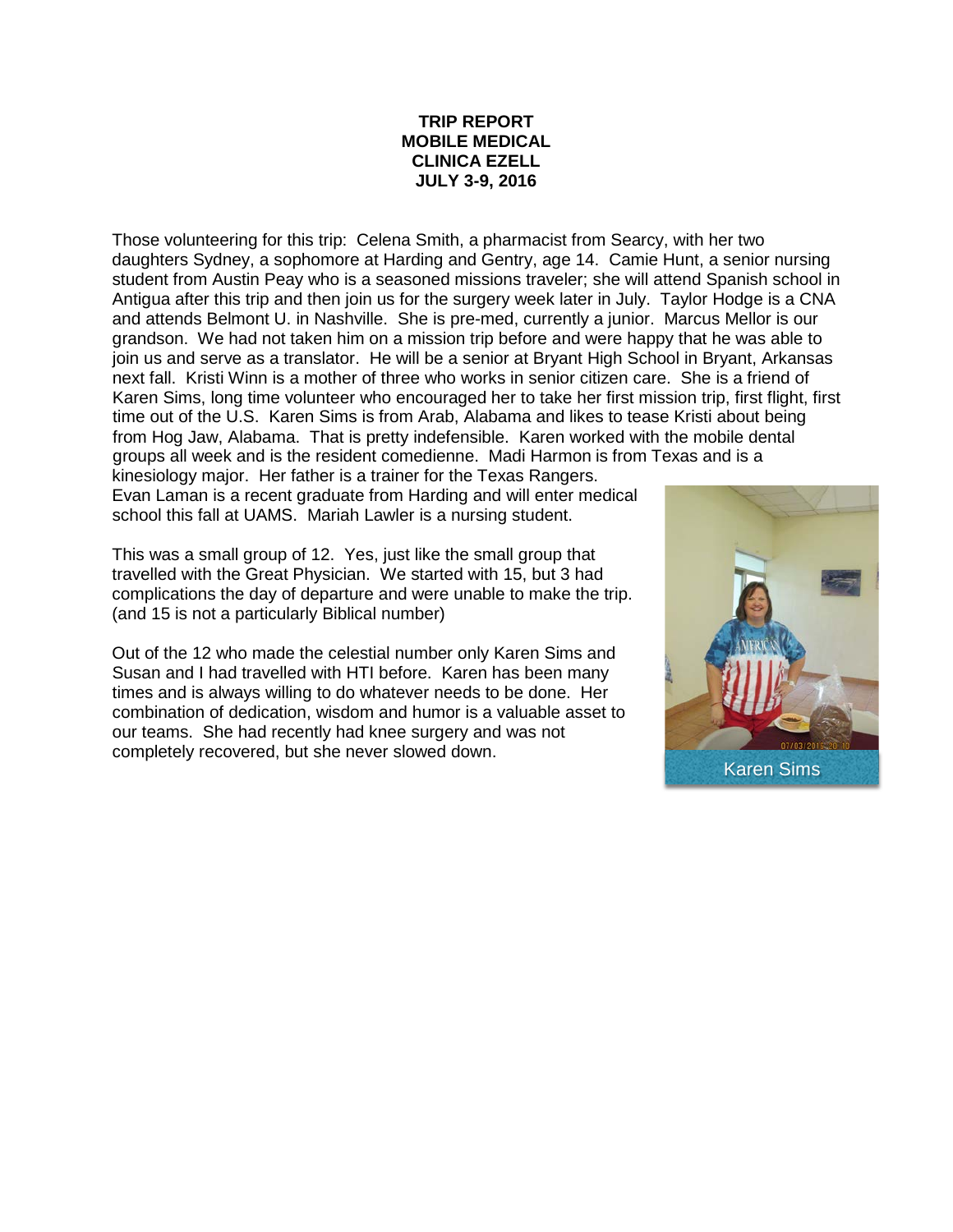People often ask me how do we get people to come on these trips. One of the most effective ways is when someone comes and experiences the joy of service, then they invite their friends.



Karen brought her friend, Kristi Winn. As soon as Kristi returned home, she signed up for another trip next year. Kristi has a servant's heart and was very helpful to the dental team. She spent most of her time teaching children and adults how to properly brush and floss their teeth. This is a key element in the overall improvement that is being seen in dental care.

Evan Laman is a recent Harding graduate who will enter UAMS this fall. He is obviously very smart. I say this because he also was the only male volunteer on this trip besides my grandson who is still in high school. Evan was taken under the wings of our mobile doctors and they took special efforts to instruct him and challenged him to diagnose patients based on the symptoms they gave. He is eager to return with a

surgical team.

Celena, Sydney and Gentry Smith joined us from Searcy.



Celena is a pharmacist, Sydney a student at Harding and Gentry is a high school freshman. One of the greatest joys a parent can have is to share a spiritual experience like this with their children. Sydney volunteered to work with Dr. Sylvia who is a great teacher. She loved her week learning dentistry.



It's always interesting to take a group of strangers and watch them form a team:

Camie Hunt will be a good nurse when she begins practicing. She has a great sense of duty and compassion toward her patients.

Madi Harmon is an athletic trainer, but has decided to go back to school to become a PA. We pray that she gets accepted to a PA school.

Mariah Lawler was a little older than the other students. Her maturity was evident and she expressed amazement at the quality of work the "dental women" accomplished in very basic surroundings. She talked about understanding some of the hardships that come along with racism as a woman of color herself, and was "in love" with Manuela and her sweet and cheerful spirit by the end of the week. Most of the volunteers on the dental team were amazed at the cooperation and grace of the Guatemalan women's dental team.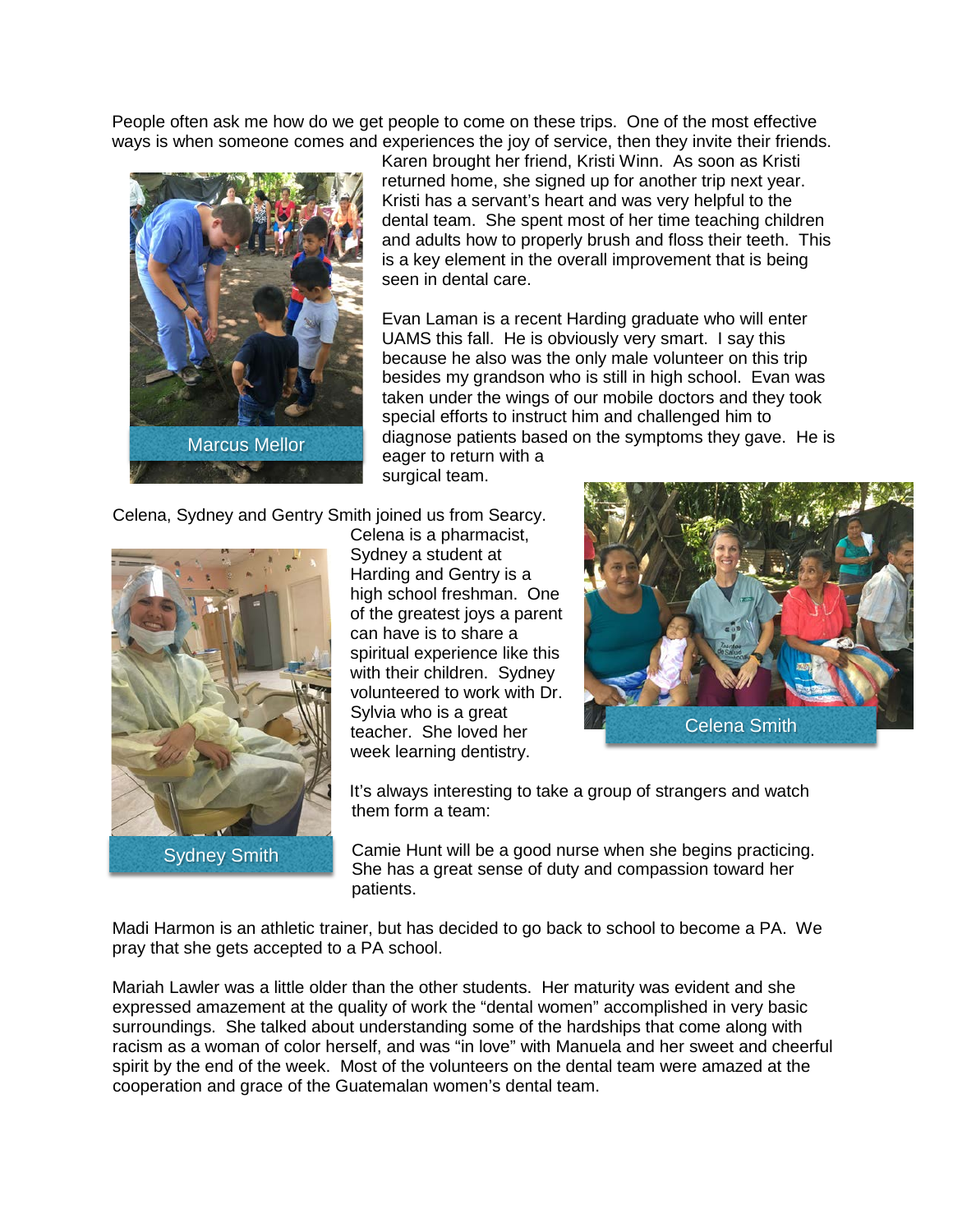Taylor Hodge had traveled to Guatemala twice before with another group. She said she really

didn't want to come with us, but it was her only option if she wanted to come to Guatemala this year. She had made good friends with Guatemalans on her previous trips and was resistant to coming with a different group. By the end of the week she was singing the praises of HTI, how well we function, how organized we are, and mostly how appropriately we treat the poor. She wants to be a doctor and has the heart of a missionary. We talked with her about the MET program and will continue

to encourage her.





I wish everyone could see how open and helpful

our Guatemalan staff are when we bring groups down to work on the mobile medical teams. They allow our people the experience of what happens every day in the HTI ministry. We are blessed with men and women who truly love the Lord and the lost. One of the team members said they came on the trip because it would look good on her PA application, but she did not expect the experience to have such a profound effect on her spiritual life. Another student said she had never felt comfortable praying with others, but every time someone came to the clinic she was asked her to pray with them. She was moved by the simple act of praying for another individual. One of the students told how Dr Nehemias would actually drawn on the patient with his marker so he could explain what was happening and his diagnosis.

He didn't have to take the time to be a teacher, but what an impression he made on our

Mariah, Camie, Madi and Taylor take on the bridge

students! I was, once again, amazed at the staff God has put together in Guatemala!